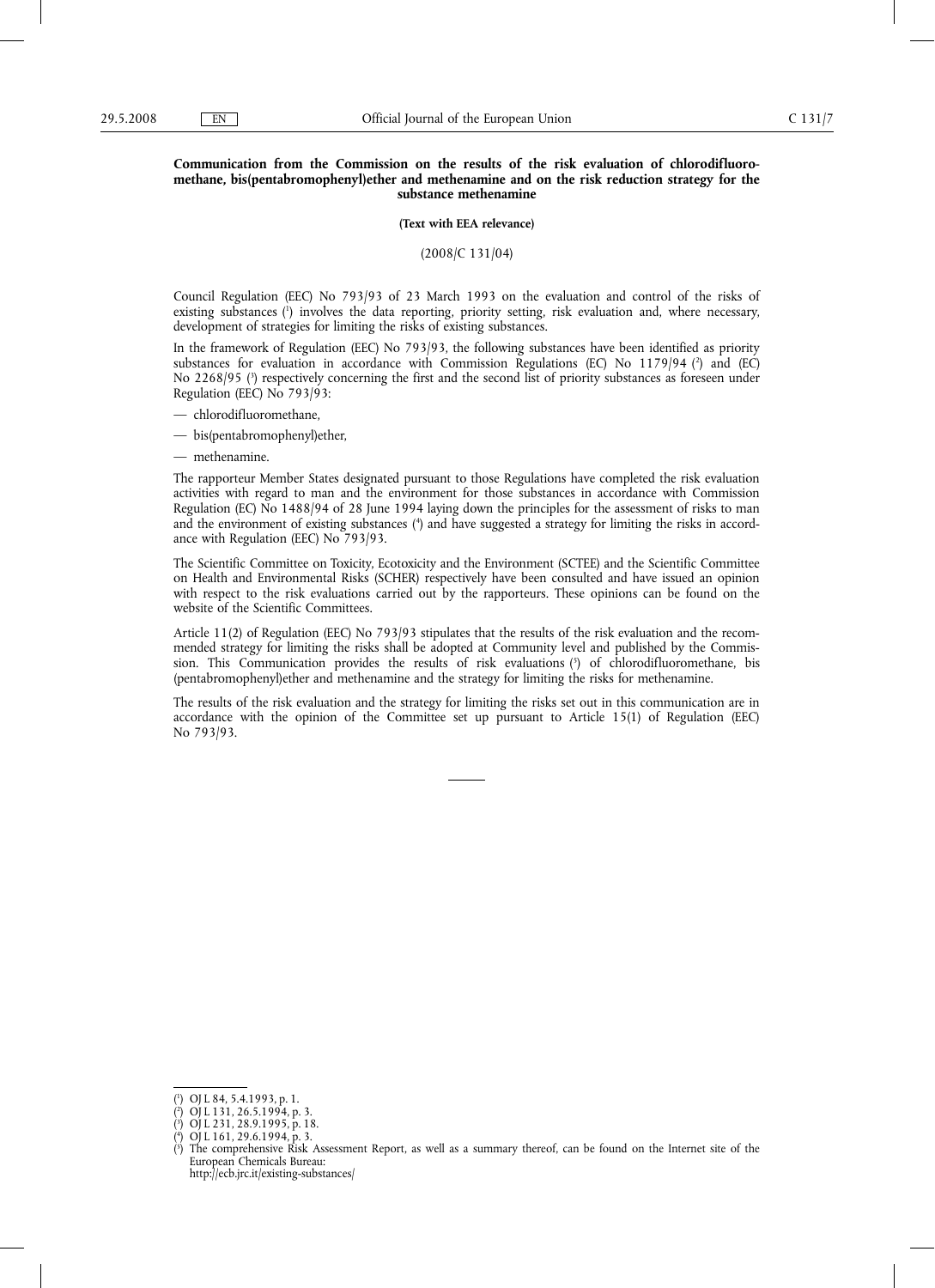### *ANNEX*

### **PART 1**

| CAS No: 75-45-6     |                       | Einecs No: 200-871-9 |
|---------------------|-----------------------|----------------------|
| Structural formula: | F<br>$\rm C$          |                      |
| Einecs name:        | Chlorodifluoromethane |                      |
| IUPAC name:         | Chlorodifluoromethane |                      |
| Rapporteur:         | Italy                 |                      |
| Classification (1): | None                  |                      |

The risk assessment is based on current practices related to the life-cycle of the substance produced in or imported into the European Community as described in the risk assessment forwarded to the Commission by the Member State Rapporteur.

The risk assessment has, based on the available information, determined that in the European Community the substance is mainly used as raw material feedstock for other chemicals such as fluoropolymers and as end product predominantly as working fluid in vapour compression refrigeration cycles.

Other uses are foam blowing with HCFC-22 which has been banned since 1 January 2004 (?). Emissions deriving from this use are not considered in the risk assessment.

# **RISK ASSESSMENT**

# A. **Human health**

The conclusion of the assessment of the risks to

WORKERS, CONSUMERS and HUMANS EXPOSED VIA THE ENVIRONMENT

is that there is at present no need for further information and/or testing or for risk reduction measures beyond those which are being applied. This conclusion is reached because:

— the risk assessment shows that risks are not expected. Risk reduction measures already being applied are considered sufficient.

The conclusion of the assessment of the risks to

HUMAN HEALTH (physico-chemical properties)

is that there is at present no need for further information and/or testing or for risk reduction measures beyond those which are being applied. This conclusion is reached because:

— the risk assessment shows that risks are not expected. Risk reduction measures already being applied are considered sufficient.

#### B. **Environment**

The conclusion of the assessment of the risks to the

ATMOSPHERE, AQUATIC ECOSYSTEM and TERRESTRIAL ECOSYSTEM

is that there is at present no need for further information and/or testing or for risk reduction measures beyond those which are being applied. This conclusion is reached because:

— the risk assessment shows that risks are not expected. Risk reduction measures already being applied are considered sufficient.

<sup>(</sup> 1 ) This chemical substance is currently not included in the Annex I of Directive 67/548/EEC.

<sup>(</sup> 2 ) Regulation (EC) No 2037/2000 on substances that deplete the ozone layer.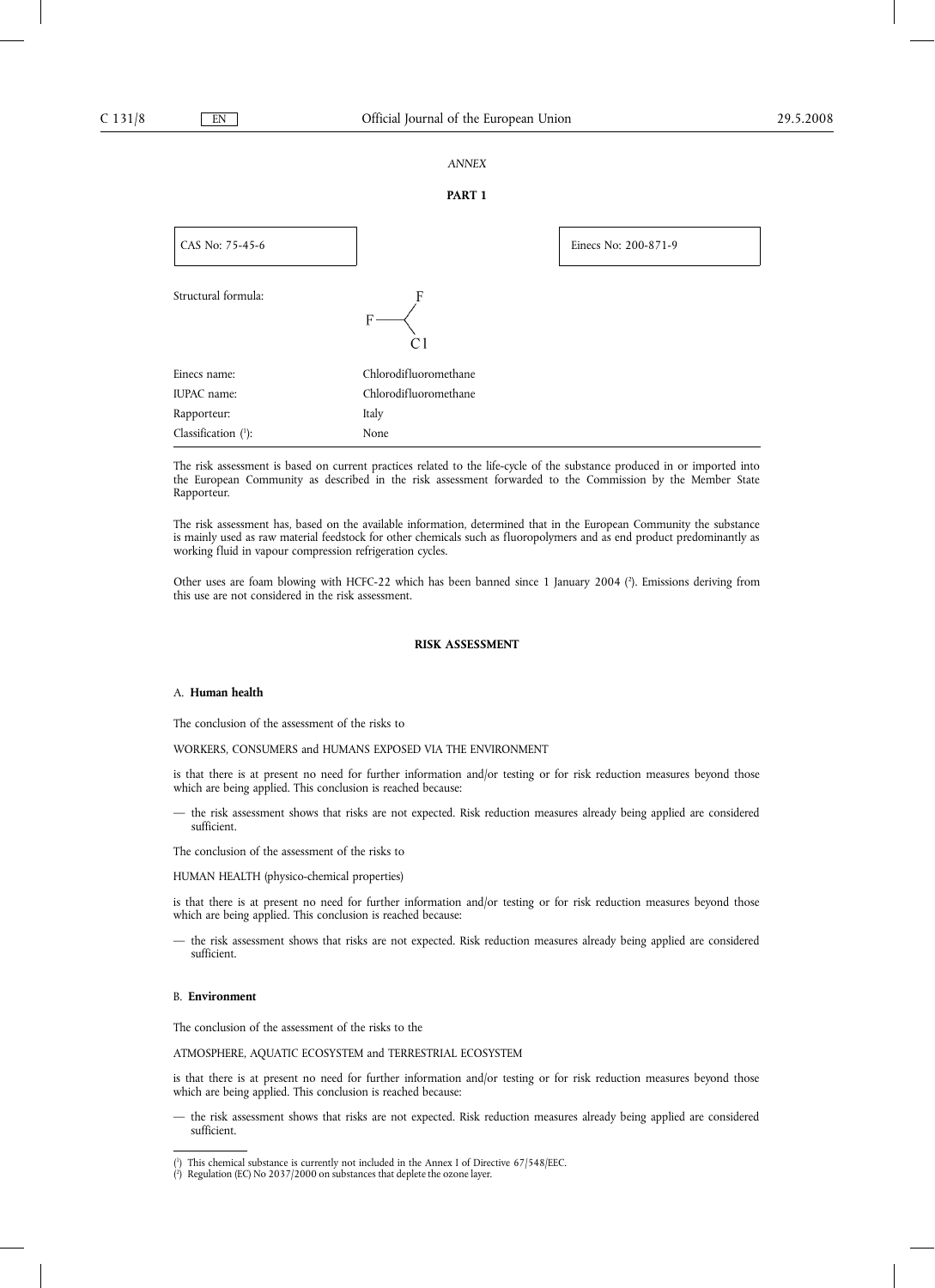#### MICRO-ORGANISMS IN THE SEWAGE TREATMENT PLANT

is that there is at present no need for further information and/or testing or for risk reduction measures beyond those which are being applied. This conclusion is reached because:

— the risk assessment shows that risks are not expected. Risk reduction measures already being applied are considered sufficient.



| CAS No: 1163-19-5   | Einecs No: 214-604-9                                        |  |
|---------------------|-------------------------------------------------------------|--|
| Structural formula: |                                                             |  |
|                     | Br<br>Br<br>Br<br>-Br<br>Br.<br>Br<br>`Br<br>Έr<br>Br<br>Br |  |
| Einecs name:        | Bis(pentabromophenyl)ether                                  |  |
| IUPAC name:         | Bis(pentabromophenyl)ether                                  |  |
| Rapporteur:         | France (Human Health) and United Kingdom (Environment)      |  |
| Classification:     | None                                                        |  |

The risk assessment is based on current practices related to the life-cycle of the substance produced in or imported into the European Community as described in the risk assessment forwarded to the Commission by the Member State Rapporteurs (1).

The risk assessment has, based on the available information, determined that in the European Community the substance is mainly used as a flame retardant additive in the manufacture of polymers, mainly for use in electrical equipment, and drapery and upholstery textiles. Other minor uses reported are as a flame retardant additive in styrenic rubbers, polycarbonates, polyamides and terephthalates and in hot melt adhesives.

It was not possible to obtain information on the use of the total volume of substance produced in or imported into the European Community, therefore, some uses may exist which are not covered by this risk assessment.

# **RISK ASSESSMENT**

### A. **Human health**

The conclusion of the assessment of the risks to

### **WORKERS**

is that there is a need for further information and/or testing. This conclusion is reached because:

— there is a need for better information to adequately characterise the risks regarding developmental neurotoxic effects of the substance.

The information requirements are:

— a further developmental neurotoxicity study in mice or rats.

<sup>(</sup> 1 ) The comprehensive Risk Assessment Report, as well as a summary thereof, can be found on the Internet site of the European Chemicals Bureau: http://ecb.jrc.it/existing-substances/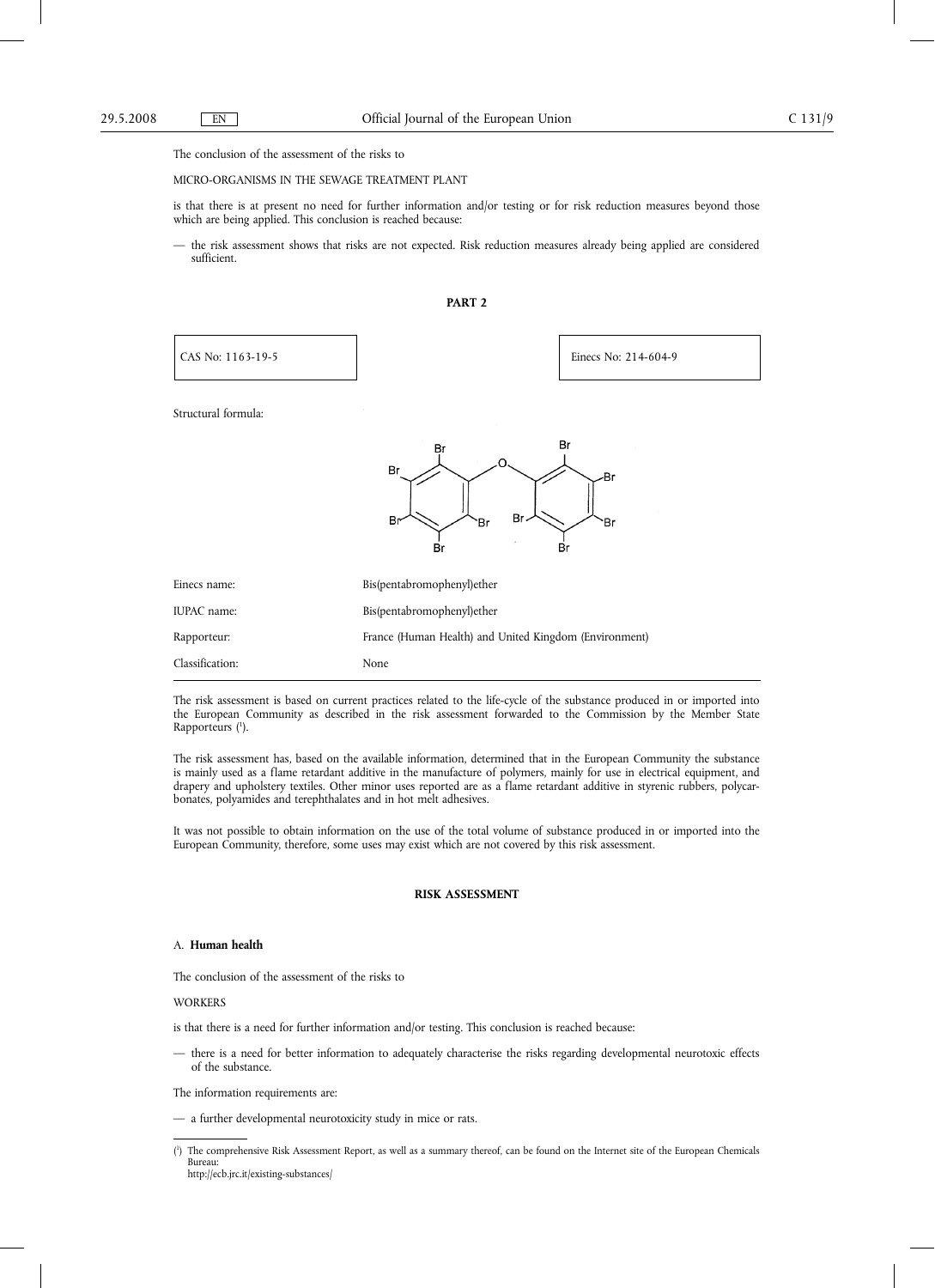### **CONSUMERS**

is that there is at present no need for further information and/or testing or for risk reduction measures beyond those which are being applied already.

This conclusion was reached in the risk assessment report because consumer exposure was considered negligible. While recent information indicates that consumers may be exposed to bis(pentabromophenyl)ether released from consumer products, this exposure has not yet been quantified and considered in the risk assessment based on the current hazard profile available.

The conclusion of the assessment of the risks to

HUMANS EXPOSED VIA THE ENVIRONMENT

is that there is a need for further information and/or testing. This conclusion is reached because:

— there is a need for better information to adequately characterise human exposure and the risks regarding developmental neurotoxic effects of the substance.

The information requirements are:

- a suitable human bio-monitoring programme, including breast milk and blood, and the need for a trend analysis with annual reporting over a ten year time period,
- further developmental neurotoxicity study in mice or rats.

The conclusion of the assessment of the risks to

HUMANS HEALTH (physico-chemical properties)

is that there is at present no need for further information and/or testing or for risk reduction measures beyond those which are being applied. This conclusion is reached because:

— the risk assessment shows that risks are not expected. Risk reduction measures already being applied are considered sufficient.

# B. **Environment**

The conclusion of the assessment of the risks to the

## AQUATIC AND TERRESTRIAL ECOSYSTEM

is that there is a need for further information and/or testing. This conclusion is reached because:

— there is a need for better information to adequately characterise the concerns regarding the persistent, bioaccumulative and toxic properties of the substance.

The information requirements are:

— environmental monitoring, programme including birds, sewage sludge, sediment, and air to establish the trends in levels of contamination for the substance and its more toxic and bioaccumulative degradation products, with annual reporting over a 10 year time period.

The conclusion of the assessment of the risks to the

#### ATMOSPHERE

is that there is at present no need for further information and/or testing or for risk reduction measures beyond those which are being applied. This conclusion is reached because:

— the risk assessment shows that risks are not expected. Risk reduction measures already being applied are considered sufficient.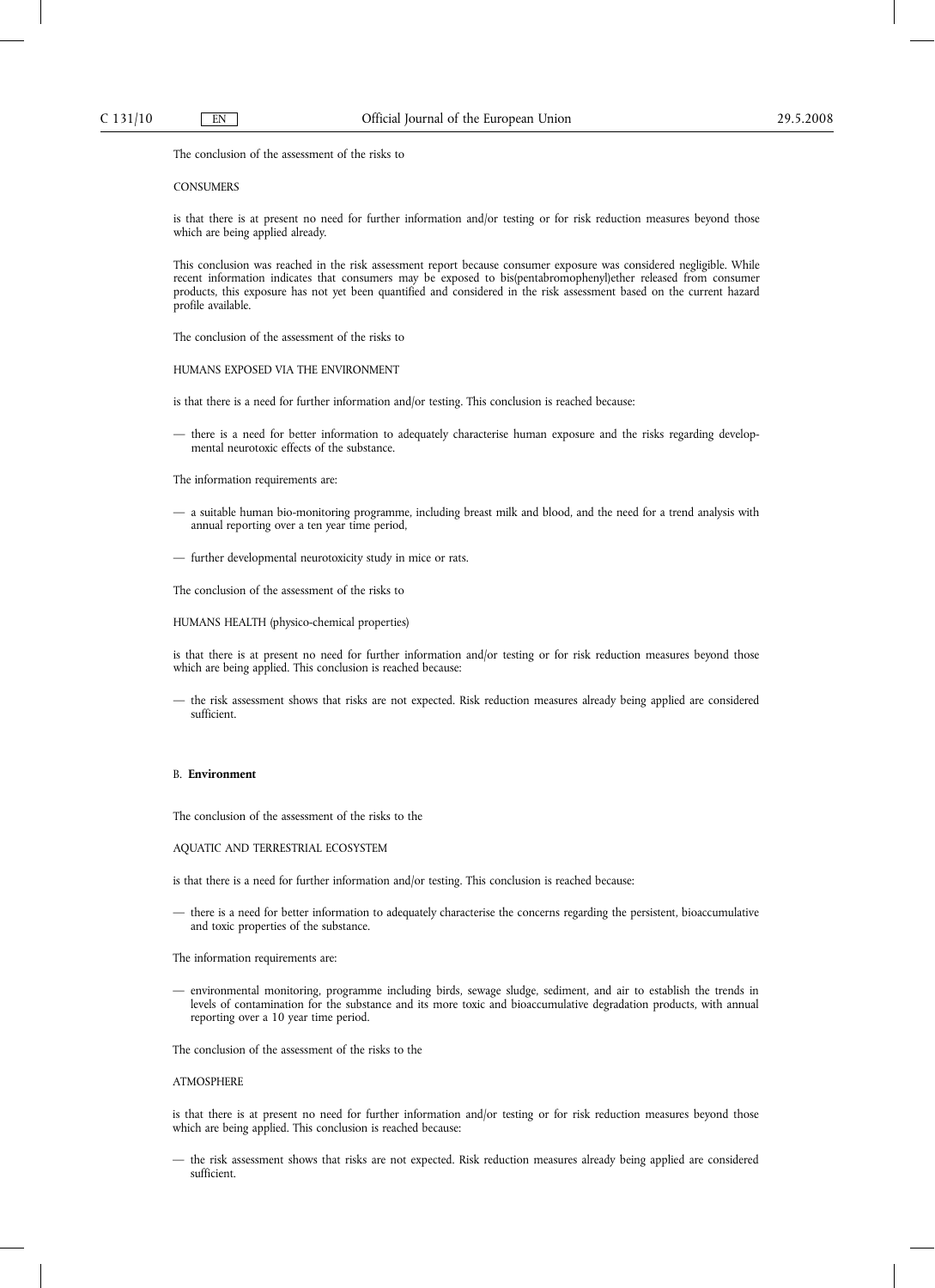#### MICRO-ORGANISMS IN THE SEWAGE TREATMENT PLANT

is that there is at present no need for further information and/or testing or for risk reduction measures beyond those which are being applied. This conclusion is reached because:

— the risk assessment shows that risks are not expected. Risk reduction measures already being applied are considered sufficient.





The risk assessment is based on current practices related to the life-cycle of the substance produced in or imported into the European Community as described in the risk assessment forwarded to the Commission by the Member State Rapporteur (2).

The risk assessment has, based on the available information, determined that in the European Community the substance is mainly used to produce resins and rubber. Other minor uses include fuel tablets for camping stoves.

### **RISK ASSESSMENT**

### A. **Human health**

The conclusion of the assessment of the risks to

#### **WORKERS**

is that there is a need for specific measures to limit the risks. This conclusion is reached because of:

- concerns for skin sensitisation as a consequence of dermal exposure arising in all scenarios,
- concerns for systemic toxicity as a consequence of repeated dermal exposure arising from formulation of phenolic resin systems,
- concerns for developmental toxicity as a consequence of repeated dermal exposure arising from formulation of phenolic resin systems, from production of fuel tablets, and from production of formulations used in corrosion prevention and as photo chemicals.

<sup>(</sup> 1 ) Commission Directive 96/54/EC of 30 July 1996, adapting to technical progress for the 22nd time Council Directive 67/548/EEC on the approximation of the laws, regulations and administrative provisions relating to the classification, packaging and labelling of dangerous substances (OJ L 248, 30.9.1996, p. 3).

 $(2)$ ) The comprehensive Risk Assessment Report, as well as a summary thereof, can be found on the Internet site of the European Chemicals Bureau:

http://ecb.jrc.it/existing-substances/